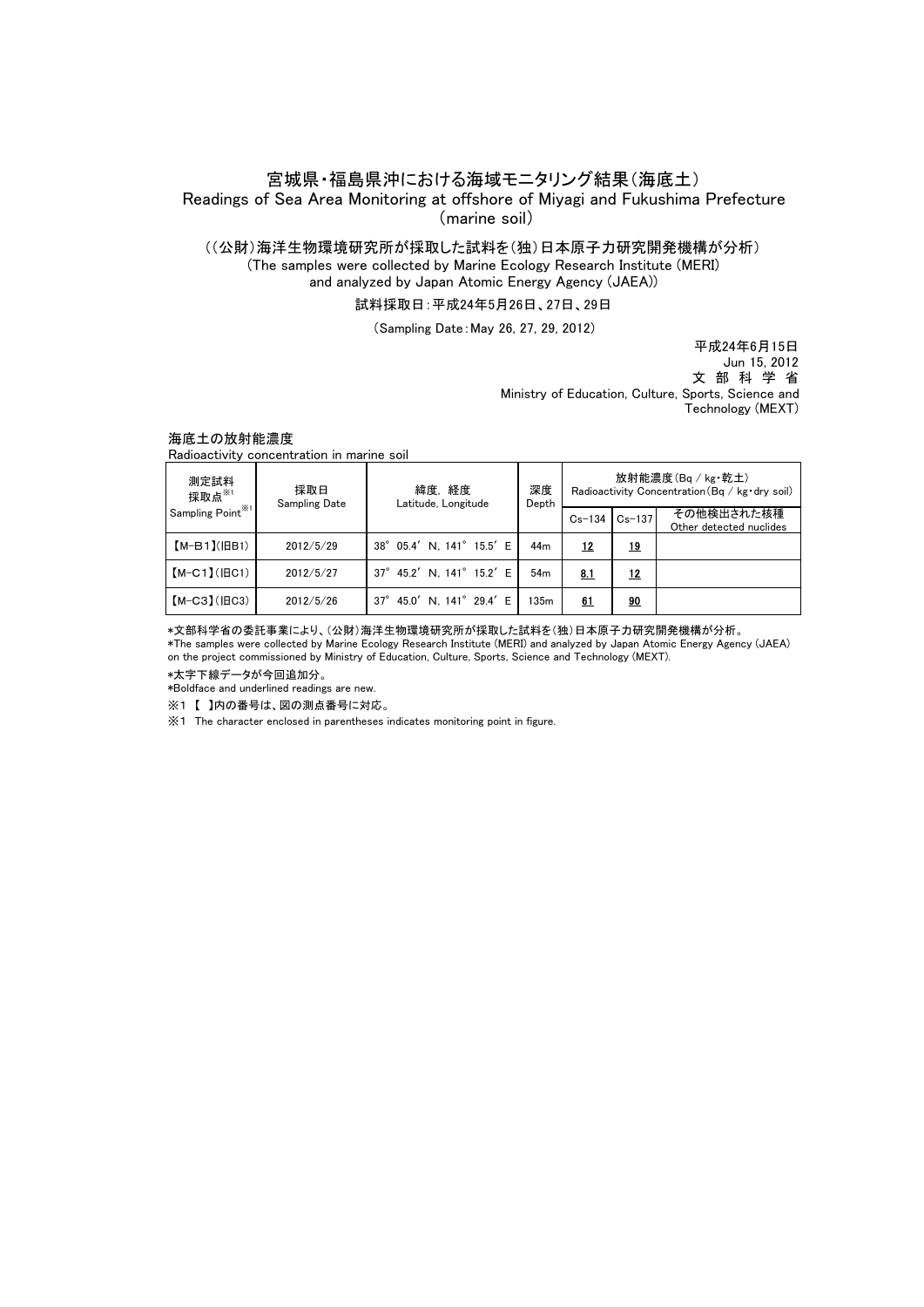## 宮城県・福島県沖における海域モニタリング結果(海底土)

Readings of Sea Area Monitoring at offshore of Miyagi and Fukushima Prefecture (marine soil)

((公財)海洋生物環境研究所が採取した試料を(独)日本原子力研究開発機構が分析) (The samples were collected by Marine Ecology Research Institute (MERI) and analyzed by Japan Atomic Energy Agency (JAEA))

> 試料採取日:平成24年5月26日、27日、29日 (Sampling Date: May 26, 27, 29, 2012)

公表日:平成24年6月15日 (Published: Jun 15, 2012)



\*図中の■は東京電力(株)福島第一原子力発電所を示す。

\*The legend ■indicates the location of TEPCO Fukushima Dai-ichi NPP.

- \*文部科学省の委託事業により、(公財)海洋生物環境研究所が採取した試料を(独)日本原子力研究開発機構が分析。
- \*The samples were collected by Marine Ecology Research Institute (MERI) and analyzed by Japan Atomic Energy Agency (JAEA) on the project commissioned by Ministry of Education, Culture, Sports, Science and Technology (MEXT).

\*Boldface and underlined readings are new.

<sup>\*</sup>太字下線データが今回追加分。